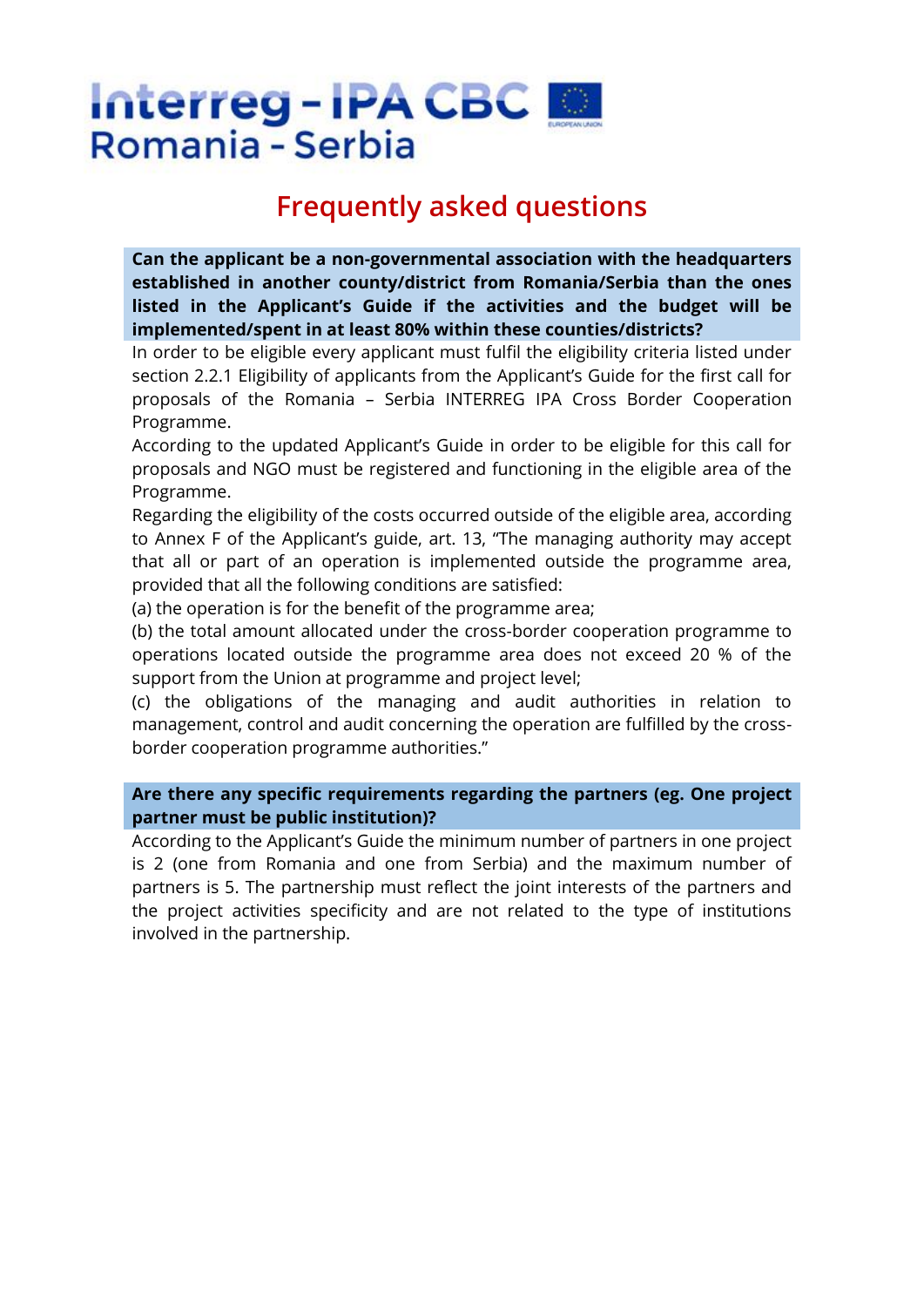# **The construction of touristic infrastructure (e.g. a bed and breakfast resort) on the land already owned in a certain legal form (private/public ownership, concession, etc.) is eligible?**

For the eligibility of costs we kindly ask you to consult Annex F "List of eligible expenditure" of the Applicant's Guide. According to art. 12 e) iii) the following costs are eligible: "Costs related to extending, modernizing and rehabilitation of the buildings, object of the basic investment"

Furthermore, the example given by you, bed and breakfast resort, is not eligible under the Romania – Republic of Serbia INTERREG IPA Cross Border Cooperation Programme. The example given by you is subject to the state aid provisions and in this regard we kindly ask you to consult Section 1.6 of the Applicant's Guide, State Aid.

# **The co-financing percentage of the partners will be budgeted different, 2% for the Romanian partners and 15% for the Serbian partners resulting a different average co-financing depending on the number of partners from each country?**

According to the Applicant's Guide, within one single project, the IPA financing for each partner from Republic of Serbia and Romania is 85% of the eligible budget for each partner. For Republic of Serbia, the remaining 15% must be covered by the partner; for Romania, the remaining 15% can be covered by the national public funds and the partner.

Romanian state budget shall provide an additional 13% to the Romanian public bodies and NGO representing national co-financing. For Serbian partners the amount representing own private contribution shall cover 15% of the eligible expenditure to the project.

### **What is better? That the Lead Beneficiary is Serbian or Romanian?**

According to Cap. 2.3.1, Lead Beneficiary and partnership rules, of the Applicant's Guide, the Lead Beneficiary "bears the overall responsibility and liability for the entire project implementation and management". There are no specific provisions regarding the designation of the Lead Beneficiary mentioned in the Applicant's Guide, however when appointing the Lead Beneficiary you should keep in mind the level of expertise of the project partners, the specificity of the project activities and the distribution of the tasks between the project partners.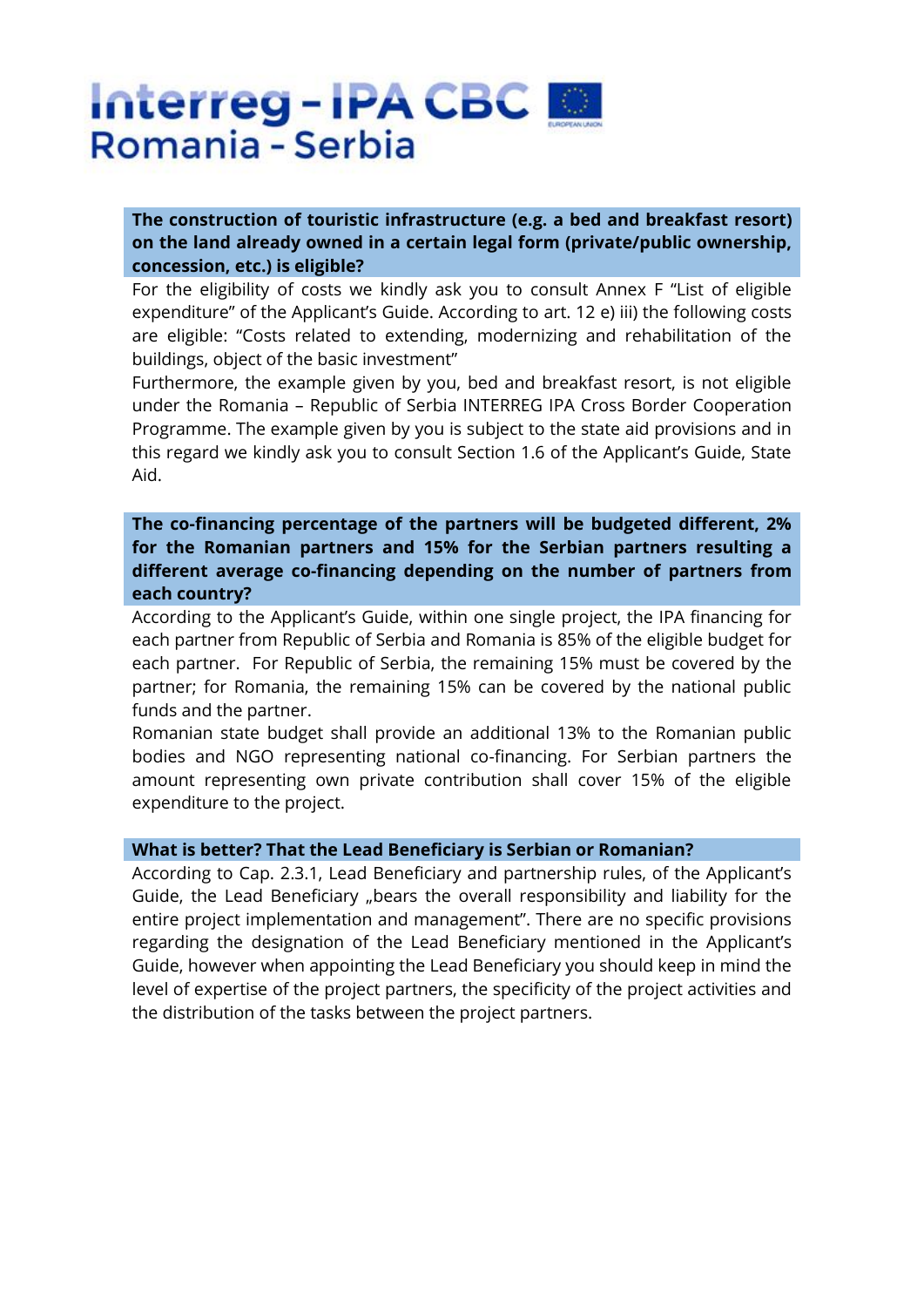### **Is there any restriction regarding number of projects per applicant?**

There are no restrictions regarding the number of projects in which one applicant can participate, however when deciding the number of projects to be submitted you should consider your financial capacity.

#### **How do we prove that we can provide own financial contribution?**

According the Applicant's Guide, Cap. 2.3.3. How to fill in the Application Form and its Annexes, one of the attachments to be submitted together with the Application form is the Declaration of Commitment (Annex A.5) issued by each project partner, in original, stating that the applicant shall:

- "provide its own private contribution to the eligible expenditure and ensure temporary availability of funds until they are reimbursed by the programme (amounts that will be spent by the partners in advance of reimbursement);
- cover all non-eligible expenditures corresponding to its activities incurred during project implementation;
- ensure that the representatives in the project management team are available throughout the entire implementation period."

Furthermore, during the pre-contracting phase, all potential beneficiaries will provide the decisions of the empowered bodies (county council, board of directors etc.) regarding the availability of own resources, temporary availability of funds for their activities until reimbursement.

# **What is the date since preparation costs are eligible? For the preparation phase, is it necessary costs to be paid, or just occurred?**

The preparation costs are eligible if they were incurred between 1.01.2014 and the submission of the Application Form, for Romanian beneficiaries and between 26.09.2014 and the submission of the Application Form for Serbian beneficiaries.

#### **What could be 15% of co-financing? Could be in-kind contribution?**

Only "eligible costs" can be taken into account for financial support. The budget is therefore both a cost estimate and a maximum ceiling for "eligible costs". Note that the eligible costs must be based on real costs. The eligibility of expenditure applies to both public and own private contribution, so it is not possible to consider an ineligible expenditure as own private contribution. In-kind contribution is not eligible.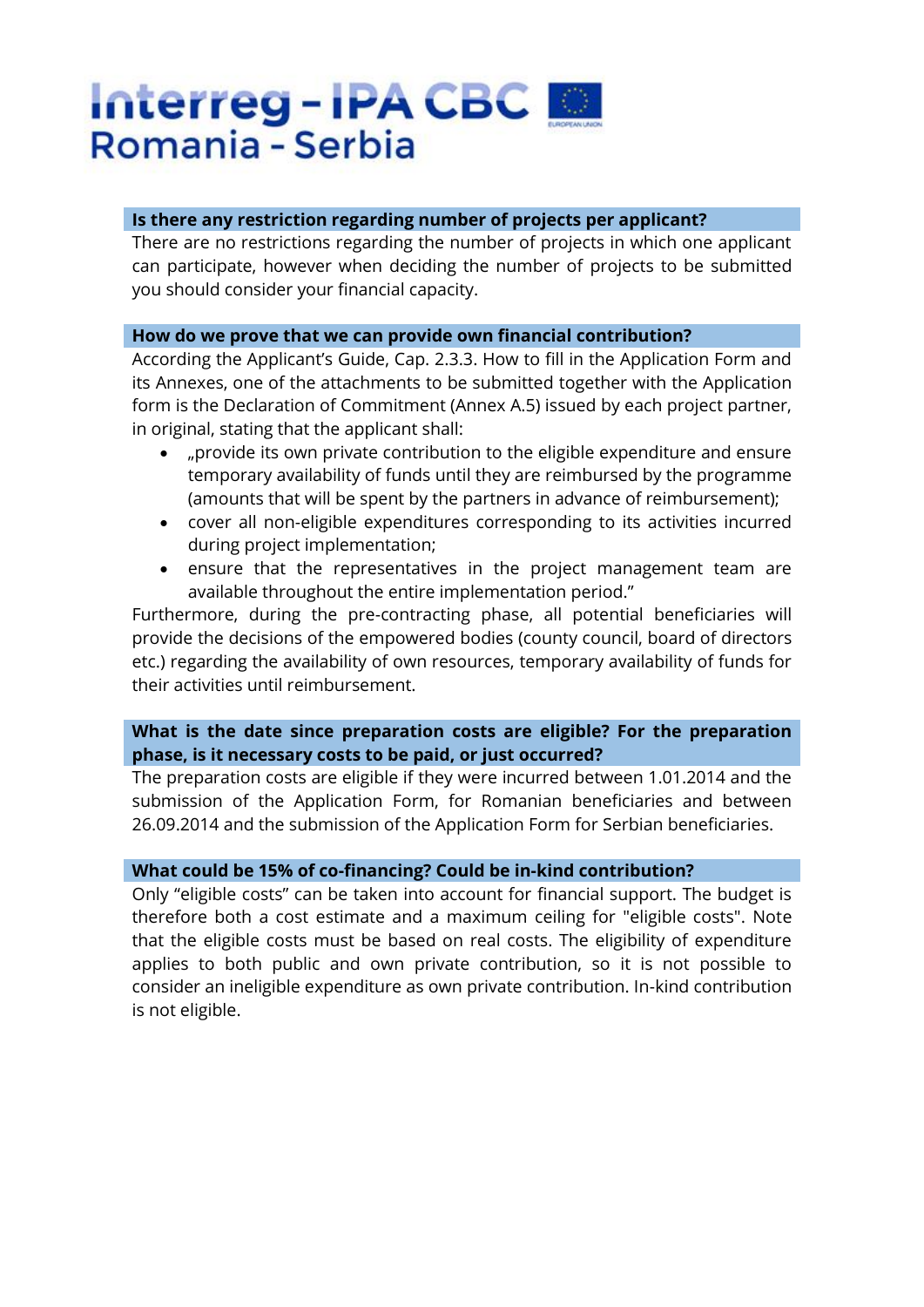#### **What is State Aid?**

State aid refers to financial support that can distort competition and intracommunity market trade. In order to meet the requirements of the European Commission and in order to allow a smooth implementation of the Programme and its approved projects, in the framework of Interreg - IPA CBC Romania – Serbia, State Aid is not permitted.

For state aid to take place the recipient of project funding must be an undertaking. The term "undertaking" is in this context used in a wide sense as any entity which has an activity of an economic nature and which offers goods and services on the market, regardless the legal form and the way of financing of this entity. Therefore, not only private companies are subject to state aid rules but also public authorities if they carry out an economic activity on the market.

The next step in establishing state aid is to use the set of four criteria that all have to be fulfilled cumulatively in order to be state aid. Two of those (the existence of state resources and selectivity) always apply for Interreg - IPA CBC Romania – Serbia programme projects. Thus state aid exists if the remaining these conditions are also met:

Economic advantage: The project support is an economic advantage that the undertaking would not have received in the normal course of business.

Effect on competition and trade: This criterion is already fulfilled if an aid has potential effect on competition and trade between Member States. It is sufficient if it can be shown that the beneficiary is involved in an economic activity and that it operates in a market in which there is trade between Member States.

#### **What date should be starting date of the project?**

When filling in the application form and it's annexes you must provide an estimated date for the start and end of the implementation. The date must have the following format: dayday.monthmonth.yearyearyearyear (dd.mm.yyyy). In order to estimate as realistic as possible the start date of your project you should consider the deadline for submission of applications and the duration of the evaluation and the process of selection of projects (described in sections 2.3.5, 2.4 and 2.5 of the Applicants Guide), approx. 4 months.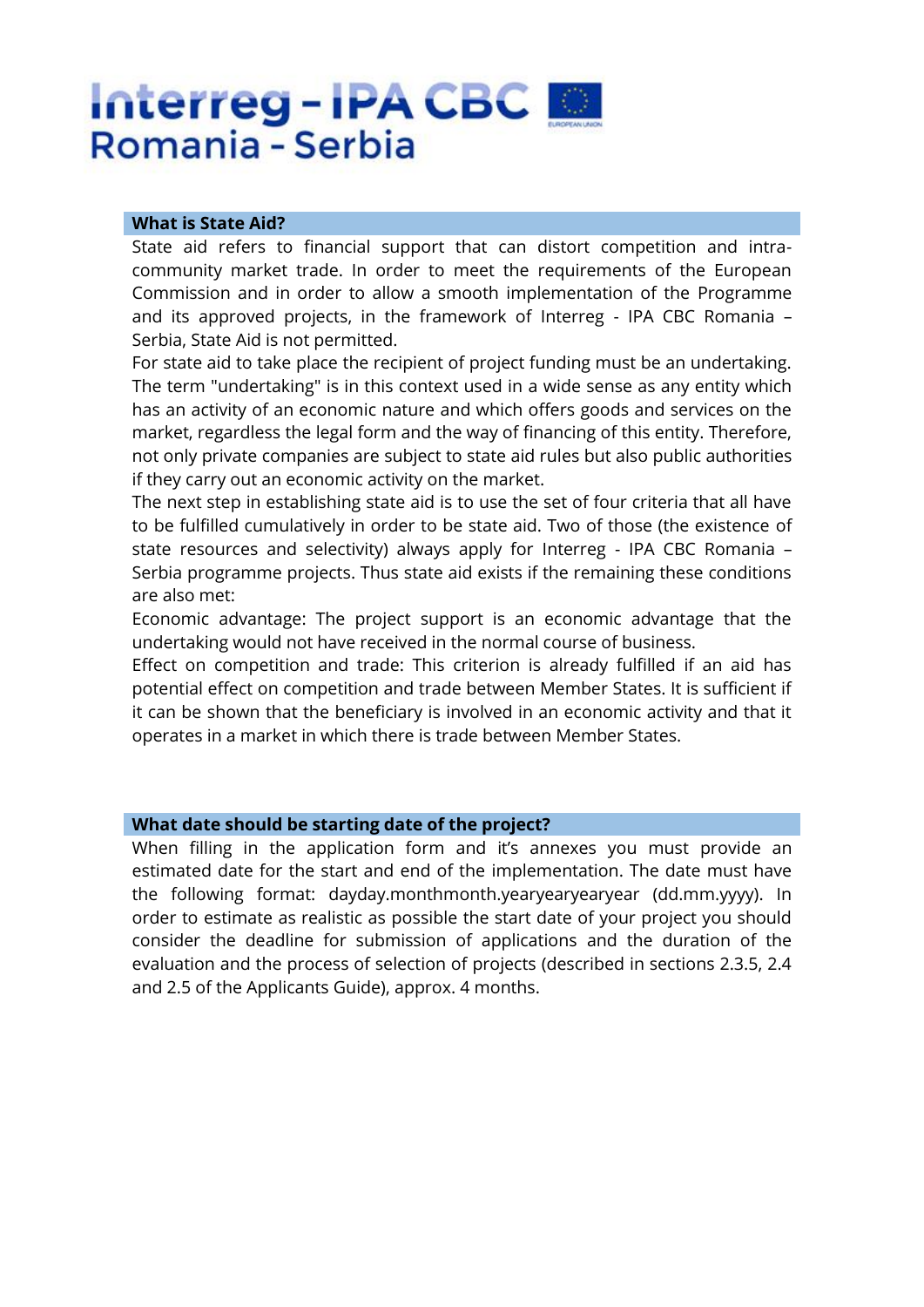**In description of organization's experience, could be presented experience of external experts, engaged as project team members? (Not as a CV of project manager, but in case that he/she was involved in some project, could that project be presented as experience of the organization).**

The expertise/experience of the applicants must be described under section B.1 of the Application Form. The expertise required from the project team members is demonstrated by the job descriptions/ CV of the project manager submitted together with the Application Form. Also in the 2nd Wp you can provide an description on how the qualifications required from the project team members will influence the implementation of the project activities.

### **Is it necessary project team members to be employees of beneficiary, or they could be external experts?**

Expenditures on staff costs are eligible and consists of staff employed by the beneficiary in one of the following ways:

(a) full time;

(b) part-time with a fixed percentage of time worked per month;

(c) part-time with a flexible number of hours worked per month; or

(d) on an hourly basis.

Expenditure on external expertise and service costs shall be limited to the following services and expertise provided by a public or private law body or a natural person other than the beneficiaries of the operation:

a) Studies or surveys (e.g. evaluations, strategies, concept notes, design plans, handbooks);

b) Training;

c) Translations;

d) IT systems and website development, modifications and updates;

e) Promotion, communication, publicity or information (including publications) linked to an operation or to the Interreg - IPA CBC Romania – Serbia Programme as such;

f) Financial management;

g) Services related to the organisation and implementation of events or meetings (including rent, catering or interpretation);

h) Participation in events (e.g. registration fees);

i) Legal consultancy and notarial services, technical and financial expertise, other consultancy and accountancy services;

j) Intellectual property rights;

k) Verifications under Article 125(4)(a) of Regulation (EU) No 1303/2013 and Article 23(4) of Regulation (EU) No 1299/2013;

l) The provision of guarantees by a bank or other financial institution where required by Union or national law or in a programming document adopted by the Joint Monitoring Committee;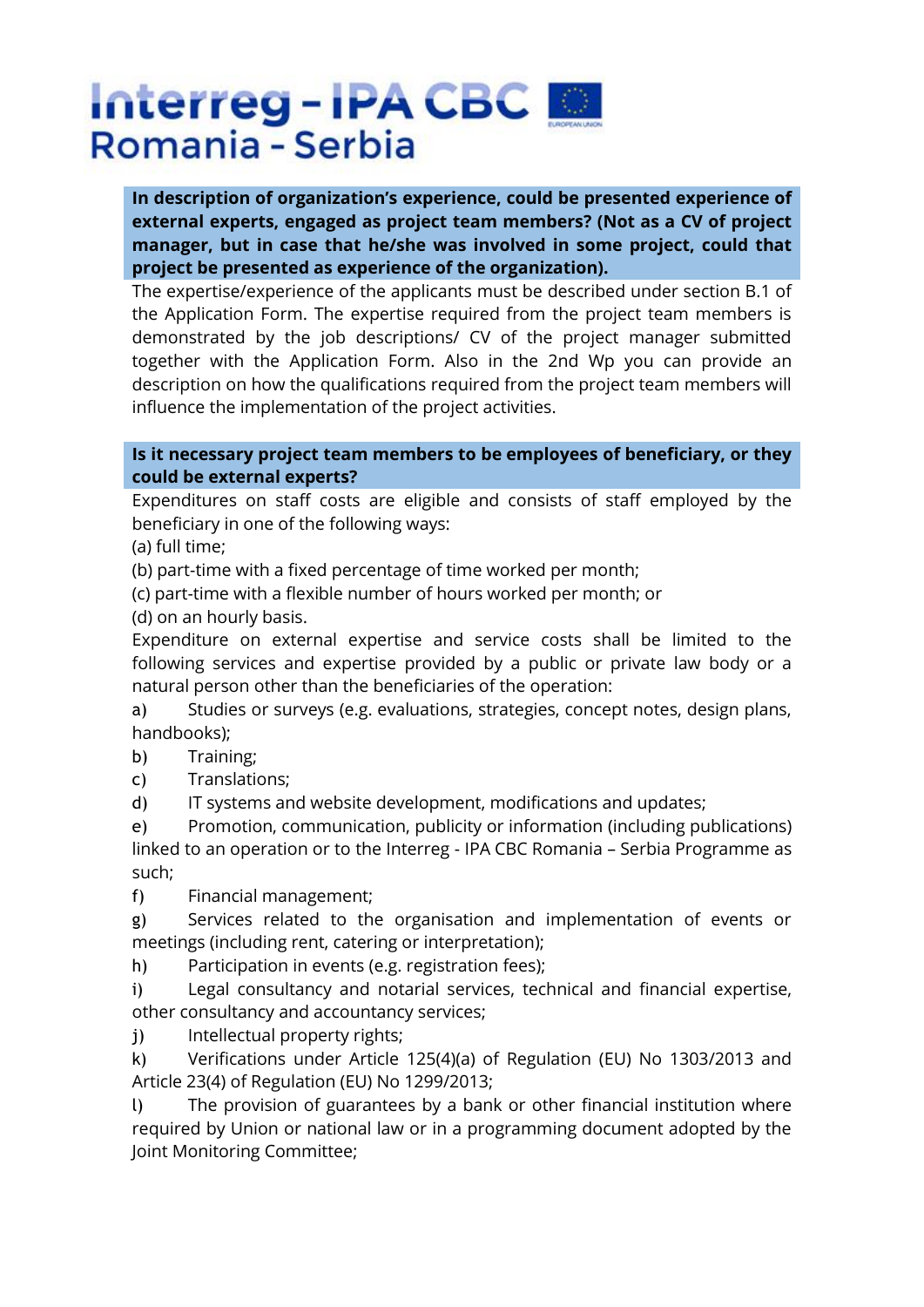m) Travel and accommodation for external experts, guests, speakers, chairpersons of meetings and service providers;

n) Other specific expertise and services needed for operations.

#### **How many copies is necessary to be submitted for applying?**

The application form will be submitted in one original version and one copy uploaded on an electronic support – CD or DVD in both editable and non-editable versions.

#### **What is Green Public Procurement?**

The potential for green public procurement was first highlighted in the European Union in 2003 in the Commission Communication on [integrated product policy.](http://eur-lex.europa.eu/legal-content/EN/AUTO/?uri=uriserv:l28011) In 2004, Directives [2004/17/EC](http://eur-lex.europa.eu/legal-content/EN/AUTO/?uri=uriserv:l22010) and [2004/18/EC,](http://eur-lex.europa.eu/legal-content/EN/AUTO/?uri=uriserv:l22009) which constitute the European framework for the procurement of public contracts, clarified how purchasers can integrate an environmental dimension into the tendering process. The Commission handbook "Buying green!", adopted in August 2004, aims to further clarify how these new rules can be used to conclude green public contracts.

Green public procurement: a process whereby contracting authorities seek to procure goods, services and works with a reduced environmental impact throughout their life cycle when compared to goods, services and works with the same primary function that would otherwise be procured.

# **If through a project we will purchase an mobile laboratory for the monitoring of the air quality is it necessary to carry out activities in this area of intervention?**

For all operations it is compulsory that the applicant has among its attributions, according with its statute or according to the national legislation, the implementation of the proposed activities or that the applicant has a partnership agreement with the institutions able to implement such activities, according with its statute or according to the national legislation. Please observe that, for all activities (including procurement or investments) of the project, a justification should be provided on how they contribute to achieving the project's objectives and results.

### **Can we use an intermediary in case we do not have the expertise necessary for the implementation of the activities?**

According to the Applicants Guide, in order to be eligible an applicant must be directly responsible for the preparation and management of the action together with their partners and not acting only as an intermediary.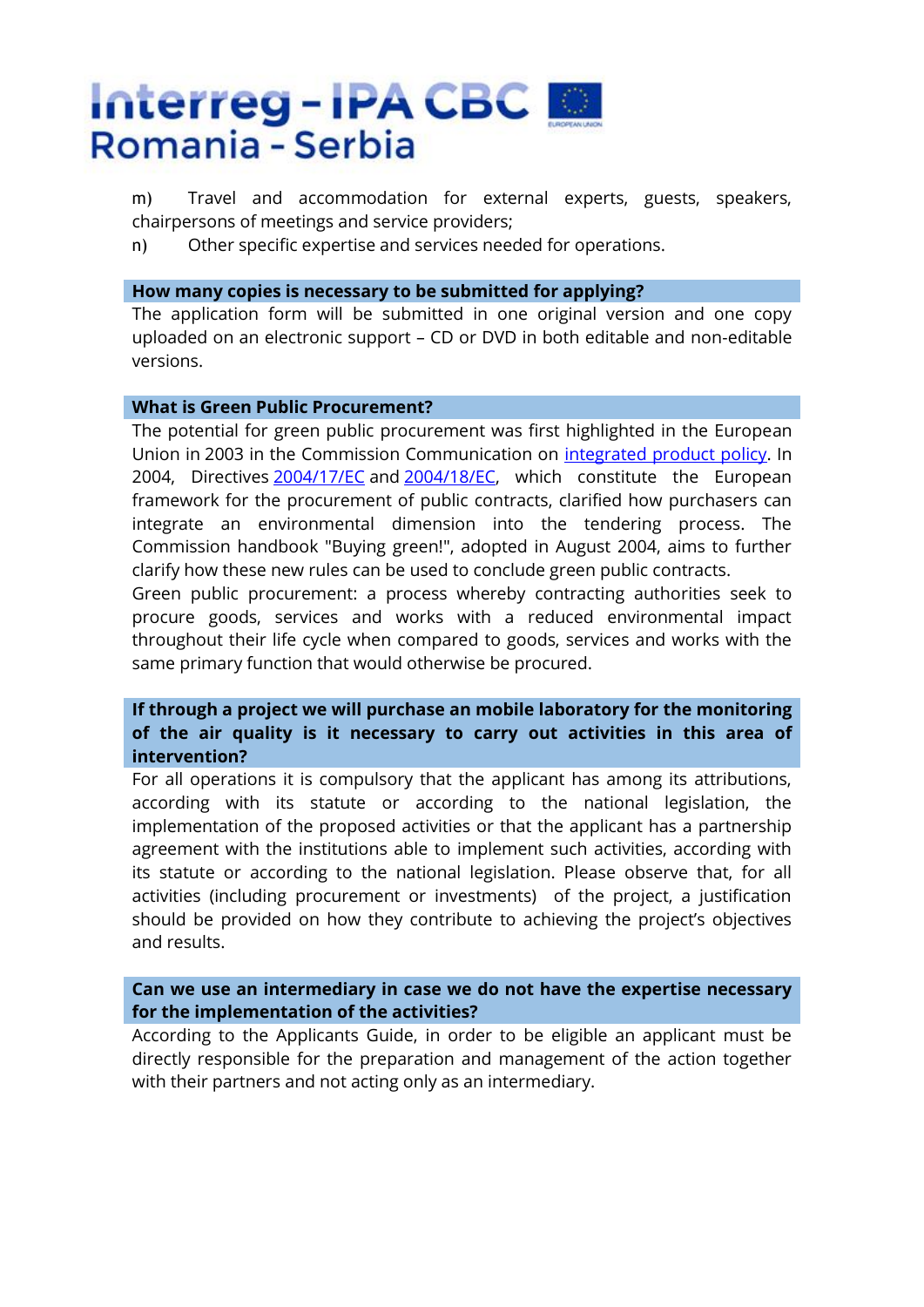# **Is there a proportionality required regarding the number of partners on each side of the border involved in the implementation of the project?**

All projects must have at least one partner on the other side of the border, which must fulfil the same eligibility criteria. The maximum number of partners in one operation is 5 (five). There are no other provisions regulating a minimum or maximum number of partners from each side of the border, however, the partnership should reflect the activities implemented through the project.

### **A new created NGO is eligible? If so what are the documents necessary for proving the financial capacity?**

In order to be eligible an NGO must be registered and functioning in the eligible area. There are no requirements regarding a minimum number of years/months since the institution has been created. In order to prove the financial capacity the applicants must submit, as specified in the Applicant's Guide, during the eligibility check financial situation, latest balance sheet and budgetary execution account.

# **What are the documents that need to be submitted before the deadline for submission?**

The documents that must be submitted together with the Application Form, before the deadline for submission are:

- Declaration of Submission
- Project budget: all the sheets of the Excel file should be filled in completely and correctly.
- Job descriptions of the project management team (the positions that have a role in the implementation of the project) should be attached; if the project partners intend to partially contract the project management to a subcontractor, the Terms of Reference for selecting the project management sub-contractor should be annexed. CV of the Project Manager is mandatory.
- Legalized mandates of delegation from the legal representatives of partners (in case the application form and annexed declarations are not signed by the legal representatives of the Lead Beneficiary/partners) – original document and its English translation
- Declaration of Eligibility (Annex A.4), issued by each project partner, in original, stating that the applicant fulfils the criteria stipulated at II.2.i.
- Declaration of Commitment (Annex A.5), issued by each project partner, in original
- Partnership declarations from all project partners, in original, stating their willingness to participate in the project and to sign the Partnership Agreement after the project is approved
- State-aid self-assessment
- Schedule of reimbursement requests (one per project)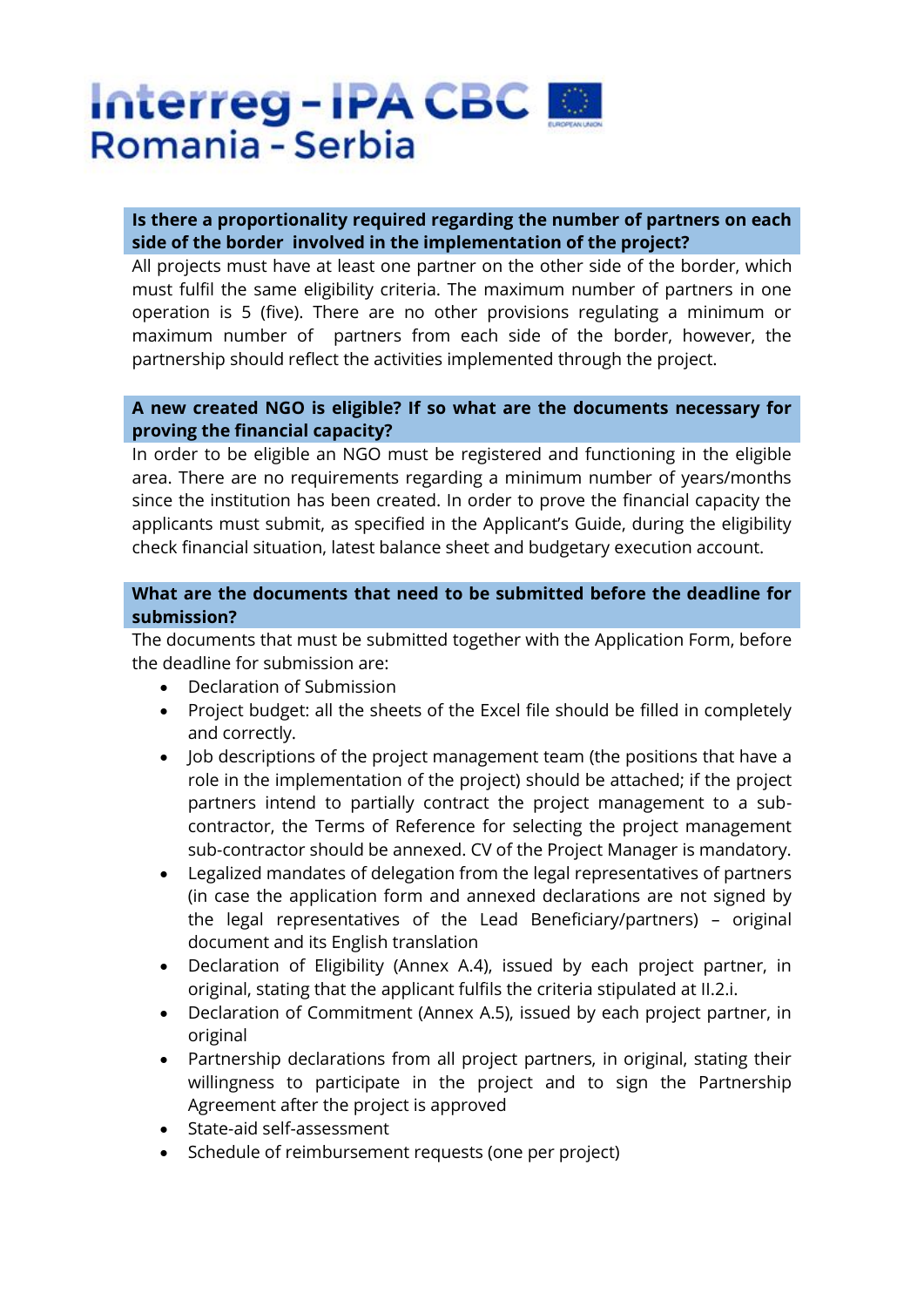- Feasibility studies/ General (main) project design or Project Design Idea (Idejni projekat) for Serbian partners for the new investments or the specific documentation for the interventions to the already existing investments, according to national legislation requirements (for infrastructure projects only)
- For Romanian partners, according with the provisions of Government Decision 941/2013, regarding the Organization and functioning of the Technico – Economic Committee for the Informational Society, all projects comprising IT&C investments with a value higher than 2,500,000 RON must obtain, before submitting the Application Form or starting the procurement procedures, the permit from the Technico – Economic Committee for the Informational Society.
- Legal documents for border crossing points: For projects that include construction/ rehabilitation/ widening/ modernisation of the border crossing points, the applicants must submit the written agreement signed/ modified between the two countries, according with the applicable law, specifying the nature and statute of the border-crossing point

All annexes and supporting documents as well as the step when these documents must be submitted are listed under Chapter 2.3.3 "How to fill in the Application Form and its Annexes*".*

### **The partnership agreement is necessary only for public institutions?**

Together with the Application Form, the applicants must submit the Partnership Declaration stating the partner's willingness to participate in the project and to sign the Partnership Agreement after the project is approved. *All partners in a project must sign a partnership agreement before the signing of the subsidy contract with the MA that stipulates the rights and duties of the partners.* The model of the Partnership Agreement is attached to the Applicant's Guide, Annex E.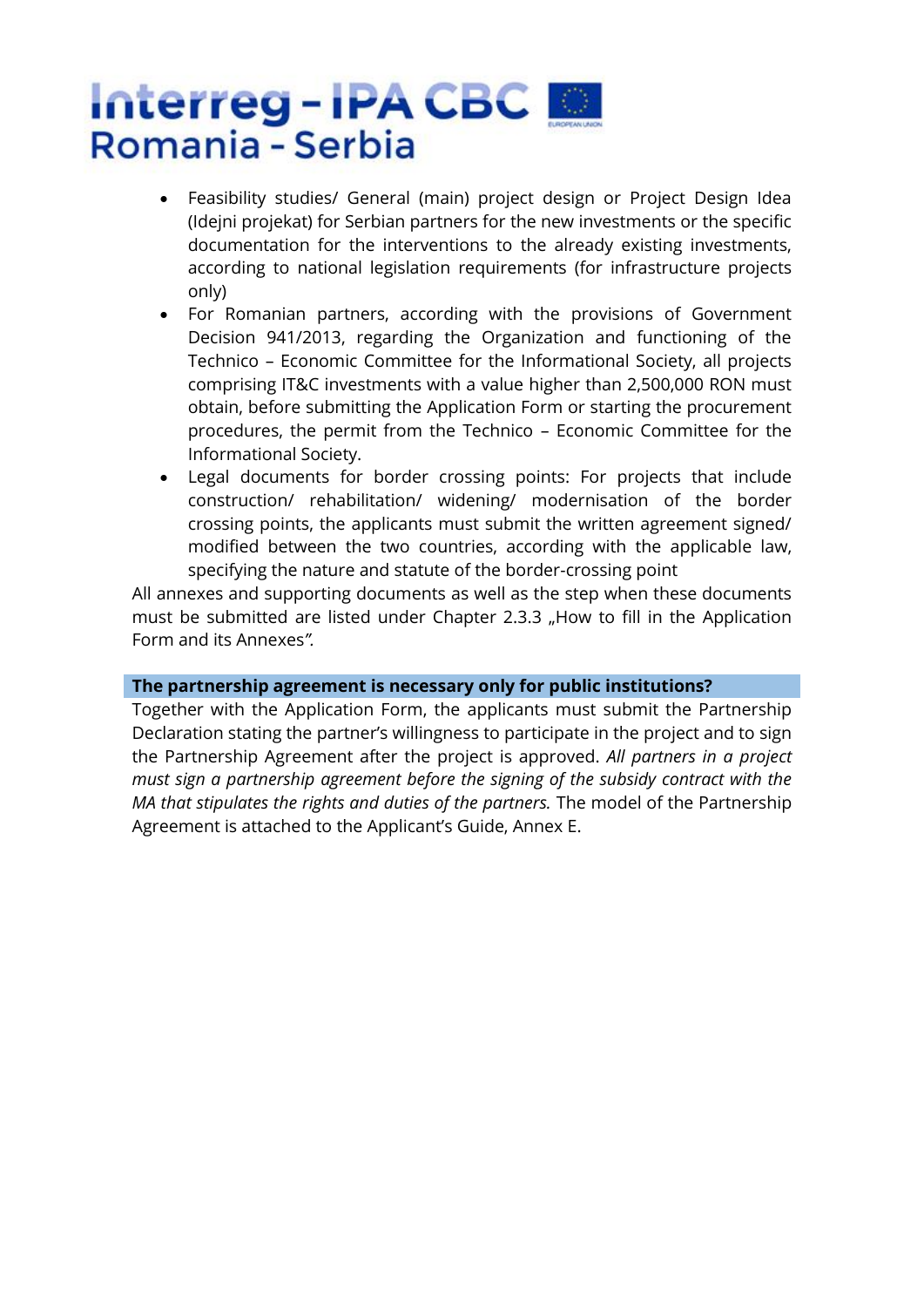**Budget sheet 1 – Partner budget must be submitted for each project partner and consolidated for all project partners in the same format (as provided by sheet 1) or the consolidated project budget will be submitted only in the format provided by sheet 2 (budget overview)?**

The Partner eligible budget sheet will be filled in for each project partner separately. The next 2 sheets (estimated eligible expenditures calendar and budget per Work Package) will also be filled in separately for each project partner. The last budget sheet (project budget overview) represents an overview of the total project budget and will be filled in as a total project budget containing the sum of expenditures of all project partners. Also please be aware that the Applicant's Guide and its Annexes have been modified through a Corrigendum. The updated version of the Applicant's Guide can be downloaded at the following link: [http://www.romania-serbia.net/?page\\_id=815&lang=en\\_GB](http://www.romania-serbia.net/?page_id=815&lang=en_GB).

#### **Staff costs must be fully budgeted in the WP management?**

All direct staff costs must be budgeted under Staff costs budget line, only in the WP Management. Direct staff costs are those salaries paid for the staff involved in the main activities of the project (e.g. project manager, financial manager, technical staff such as engineer, laboratory staff, etc.).

Indirect staff costs must be budgeted under budget line Office and administration, as a global amount (additional breakdown is not allowed) and reimbursed as a flat rate of 5% from the direct eligible costs of the project. Office and administration expenditure is budgeted as a global (total) amount, not split between WPs . Indirect staff costs are those paid for the staff involved only in administrative tasks (e.g. driver, secretary, account of the beneficiary institution, cleaning personnel).

### **The Application Form and budget have no dedicated space for stamp or signature. Should they be stamped and/or sealed?**

After completion, the application form and its annexes, containing the administrative and technical documents will be signed and stamped by the legal representative of the applicant, on the first page, in the right down corner. For the original documents which, according to the law, remain to the partners, the paper copy must be signed by the applicant on the first page and stamped on each page.